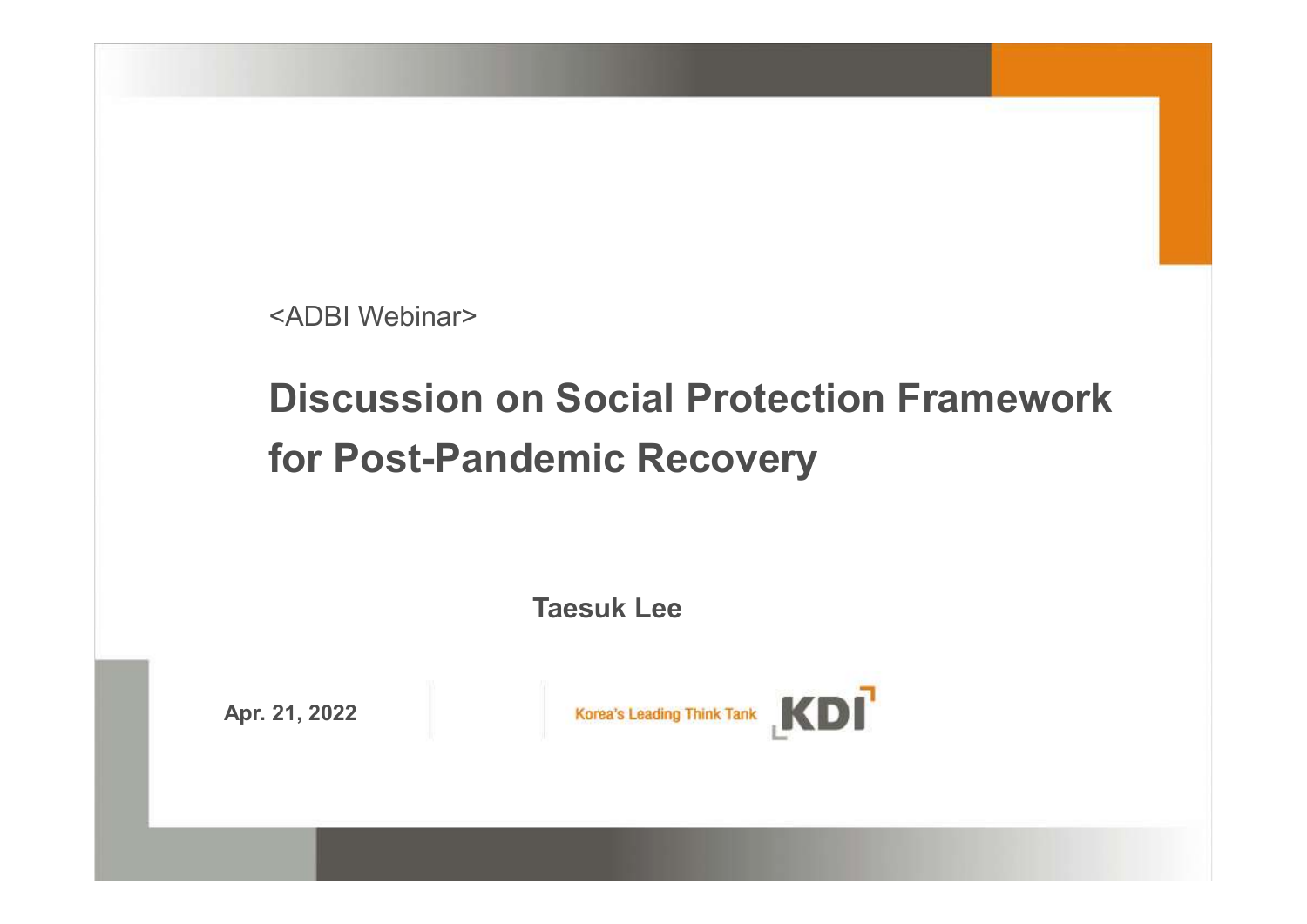| Covid-19 situation in Korea                      |                                                                     |  |
|--------------------------------------------------|---------------------------------------------------------------------|--|
| Relatively mild until 2021                       |                                                                     |  |
|                                                  | By the end of 2021, the number of new confirmed cases was less than |  |
| 5,000 (1 per 10,000 population)                  |                                                                     |  |
|                                                  |                                                                     |  |
| ∴ South Korea<br>All time $\blacktriangledown$   |                                                                     |  |
|                                                  |                                                                     |  |
|                                                  | 31 Dec 2021<br>7-day average                                        |  |
|                                                  | Tests taken<br>200,832                                              |  |
|                                                  | Positive tests*<br>4,740<br>2.4%<br>Positive %                      |  |
|                                                  |                                                                     |  |
|                                                  |                                                                     |  |
| 1.0M<br>800,000<br>600,000<br>400,000<br>200,000 |                                                                     |  |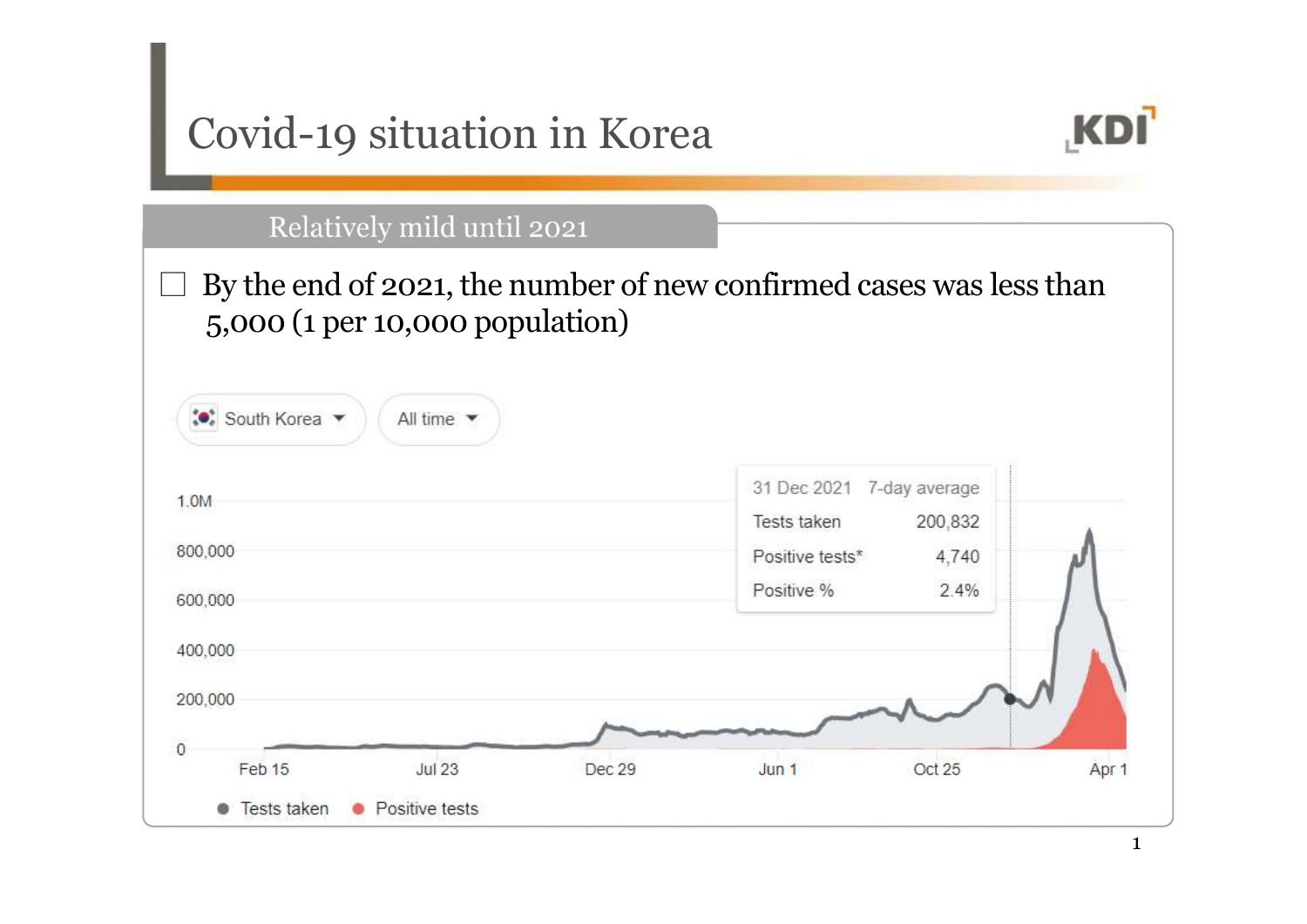| Covid-19 situation in Korea                                                                   |        |                               |               |       |
|-----------------------------------------------------------------------------------------------|--------|-------------------------------|---------------|-------|
| Confirmed cases soared in 2022                                                                |        |                               |               |       |
| In 1Q of 2022, the number of new confirmed cases soared to 400,000,                           |        |                               |               |       |
| about 80 times higher than before.                                                            |        |                               |               |       |
| About 100,000 new cases were reported yesterday, showing a declining trend from<br>$\bigcirc$ |        |                               |               |       |
| mid-March 2022, but still 20 times higher.                                                    |        |                               |               |       |
| ** South Korea<br>All time $\blacktriangledown$                                               |        |                               |               |       |
| 1.0M                                                                                          |        | 31 Dec 2021 7-day average     |               |       |
| 800,000                                                                                       |        | Tests taken                   | 200,832       |       |
|                                                                                               |        | Positive tests*<br>Positive % | 4,740<br>2.4% |       |
| 600,000                                                                                       |        |                               |               |       |
| 400,000                                                                                       |        |                               |               |       |
| 200,000                                                                                       |        |                               |               |       |
| 0                                                                                             |        |                               |               |       |
| <b>Jul 23</b><br>Feb 15                                                                       | Dec 29 | Jun <sub>1</sub>              | Oct 25        | Apr 1 |
|                                                                                               |        |                               |               |       |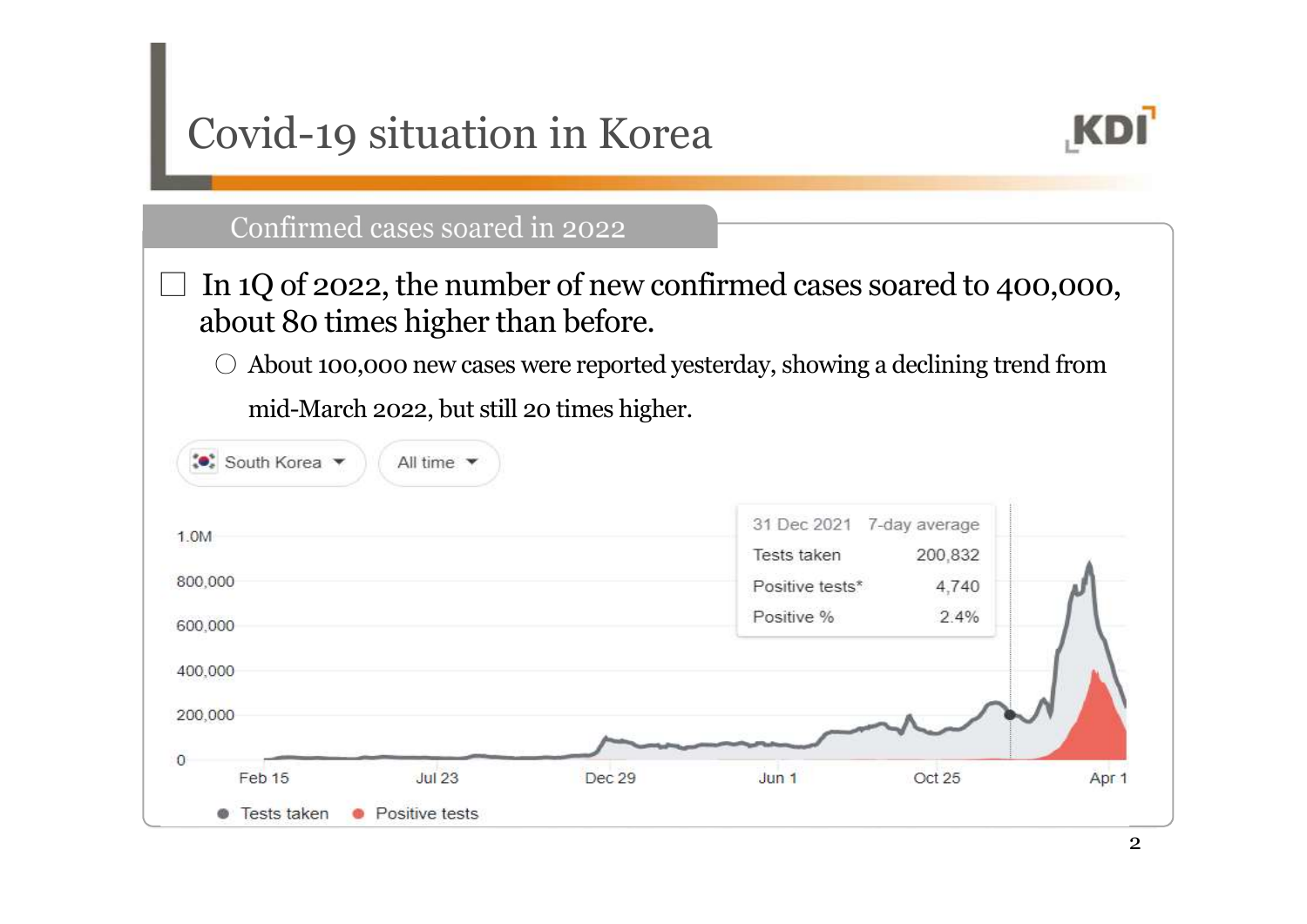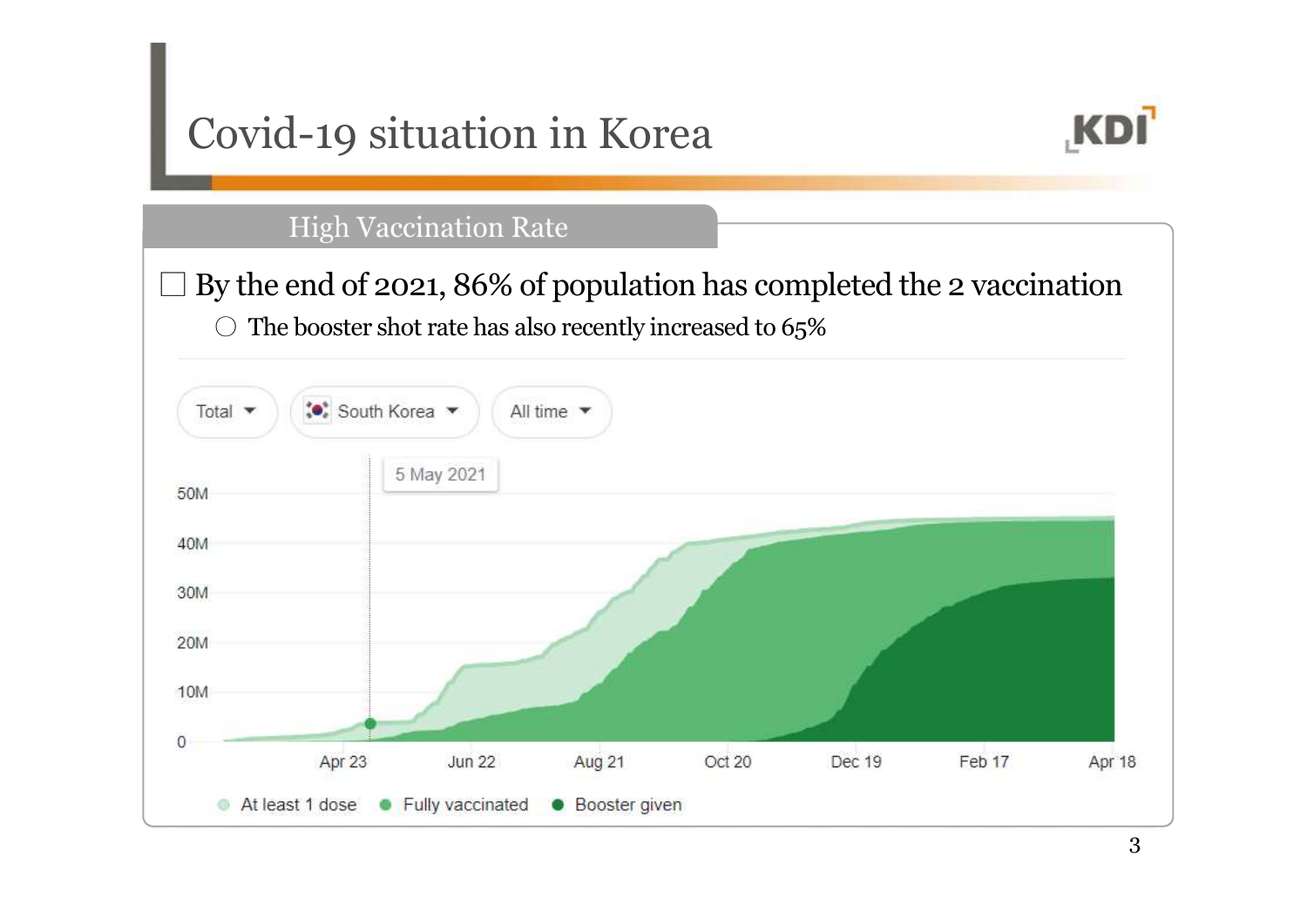# Covid-19 situation in Korea



|  | Current status of confirmed cases, deaths, and fatality rate by gender (as of April 20) |  |
|--|-----------------------------------------------------------------------------------------|--|
|  |                                                                                         |  |

|             | Covid-19 situation in Korea |                                                                                         | <b>KDI</b>       |
|-------------|-----------------------------|-----------------------------------------------------------------------------------------|------------------|
|             | Low Average Fatality Rate   |                                                                                         |                  |
|             |                             | The average fatality rate is .13% for both men and women                                |                  |
|             |                             | However, the fatality rate of the elderly aged 80 and over exceeds 2%                   |                  |
|             |                             | The total number of deaths is about 20,000, of which about 60% are over the age of 80   |                  |
|             |                             | Current status of confirmed cases, deaths, and fatality rate by gender (as of April 20) |                  |
| Gender      | <b>Confimed Cases(%)</b>    | $deaths$ $%$                                                                            | fatality rate(%) |
| <b>Male</b> | 7,810,351 (47.1)            | 10,419 (48.42)                                                                          | 0.13             |
| Female      | 8,772,869 (52.9)            | 11,101 (51.58)                                                                          | 0.13             |
|             |                             | Current status of confirmed cases, deaths, and fatality rates by age (as of April 20)   |                  |
| Age         | <b>Confimed Cases(%)</b>    | deaths(%)                                                                               | fatality rate(%) |
|             |                             |                                                                                         |                  |

### Current status of confirmed cases, deaths, and fatality rates by age (as of April 20)

|               |                          | $\Box$ The average fatality rate is .13% for both men and women<br>However, the fatality rate of the elderly aged 80 and over exceeds 2%<br>The total number of deaths is about 20,000, of which about 60% are over the age of 80 |                  |
|---------------|--------------------------|-----------------------------------------------------------------------------------------------------------------------------------------------------------------------------------------------------------------------------------|------------------|
|               |                          | Current status of confirmed cases, deaths, and fatality rate by gender (as of April 20)                                                                                                                                           |                  |
| <b>Gender</b> | <b>Confimed Cases(%)</b> | deaths(%)                                                                                                                                                                                                                         | fatality rate(%) |
| <b>Male</b>   | 7,810,351 (47.1)         | 10,419 (48.42)                                                                                                                                                                                                                    | 0.13             |
| <b>Female</b> | 8,772,869 (52.9)         | 11,101 (51.58)                                                                                                                                                                                                                    | 0.13             |
| Age           | <b>Confimed Cases(%)</b> | Current status of confirmed cases, deaths, and fatality rates by age (as of April 20)<br>deaths(%)                                                                                                                                | fatality rate(%) |
| $80 +$        | 474,491 (2.86)           | 12,658 (58.82)                                                                                                                                                                                                                    | 2.67             |
| 70-79         | 778,570 (4.69)           | 5,000 (23.23)                                                                                                                                                                                                                     | 0.64             |
|               |                          | 2,550 (11.85)                                                                                                                                                                                                                     | 0.15             |
| 60-69         | 1,666,287 (10.05)        |                                                                                                                                                                                                                                   |                  |
| 50-59         | 2,029,185 (12.24)        | 869 (4.04)                                                                                                                                                                                                                        | 0.04             |
| 40-49         | 2,570,087 (15.5)         | 275 (1.28)                                                                                                                                                                                                                        | 0.01             |
| $30 - 39$     | 2,442,879 (14.73)        | 95 (0.44)                                                                                                                                                                                                                         |                  |
| $20 - 29$     | 2,385,043 (14.38)        | 50(0.23)                                                                                                                                                                                                                          |                  |
| $10 - 19$     | 2,199,165 (13.26)        | 6(0.03)                                                                                                                                                                                                                           |                  |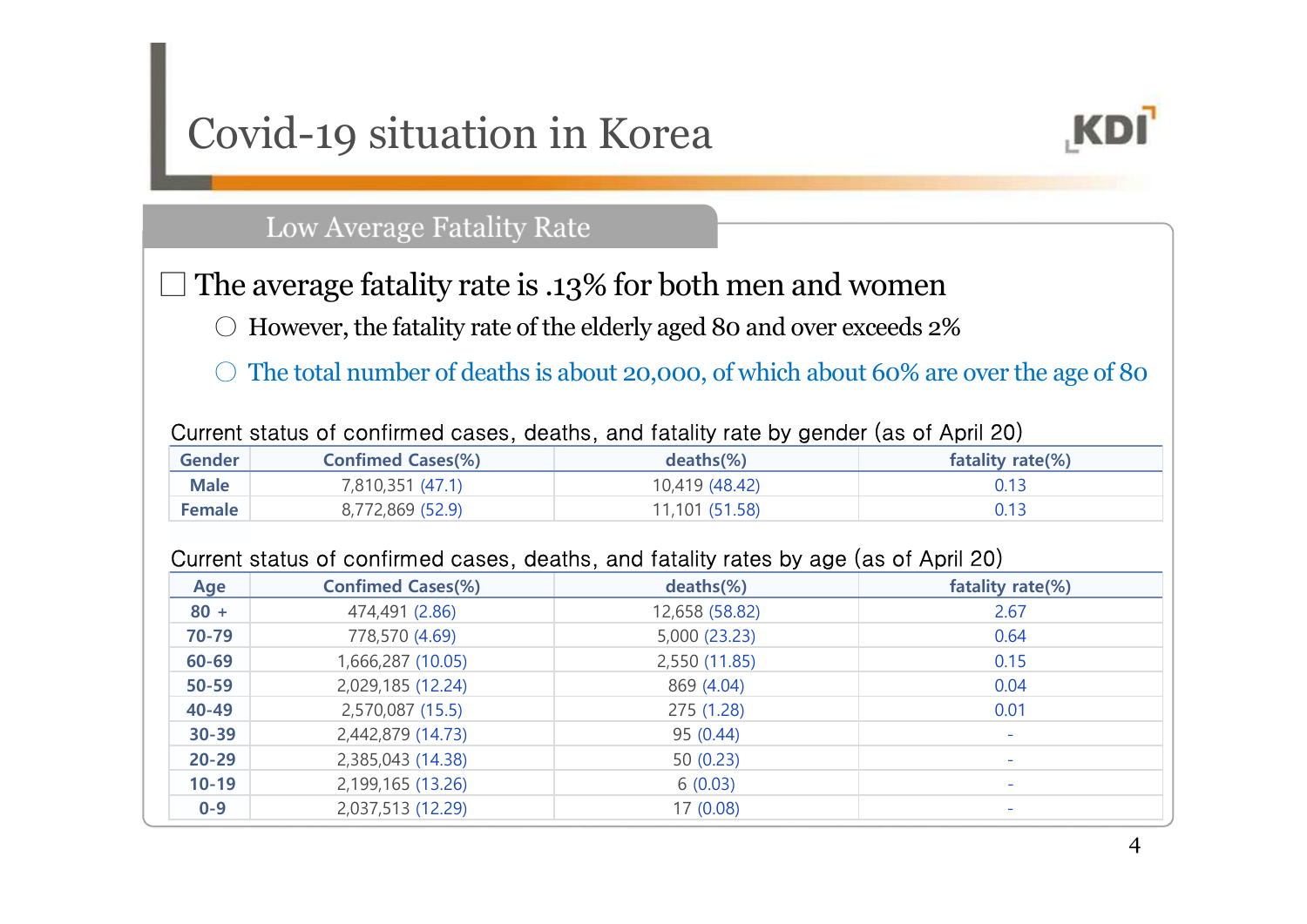# Covid-19 situation in Korea



### **Weakening Social Distancing Measures**

Social distancing measures have been gradually weakening since Oct. 21 Vaccination rate is high enough : about 50% of population has at least 1 vaccination  $\circ$  From Oct. 2021, the government must compensate the operating losses if businesses are restricted or banned due to social distancing measures to control infectious diseases

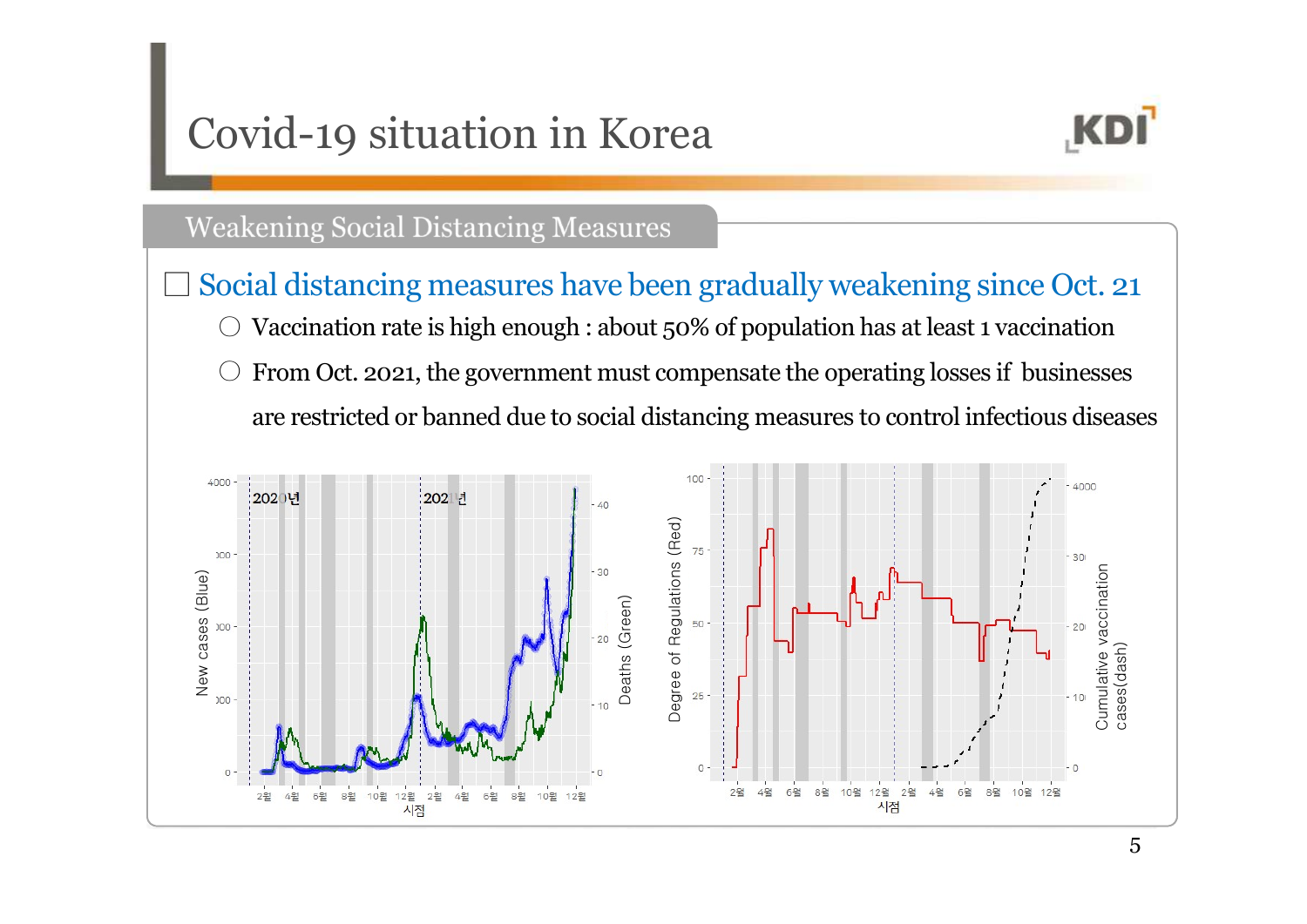# What we have done to recover from Covid-19 **KDI**

### What we have done

### In 2020 and 2021, 4 and 2 supplementary budgets were implemented, respectively

○ In case the number of confirmed cases increases, social distancing measures are strengthened and financial support was provided through supplementary budget

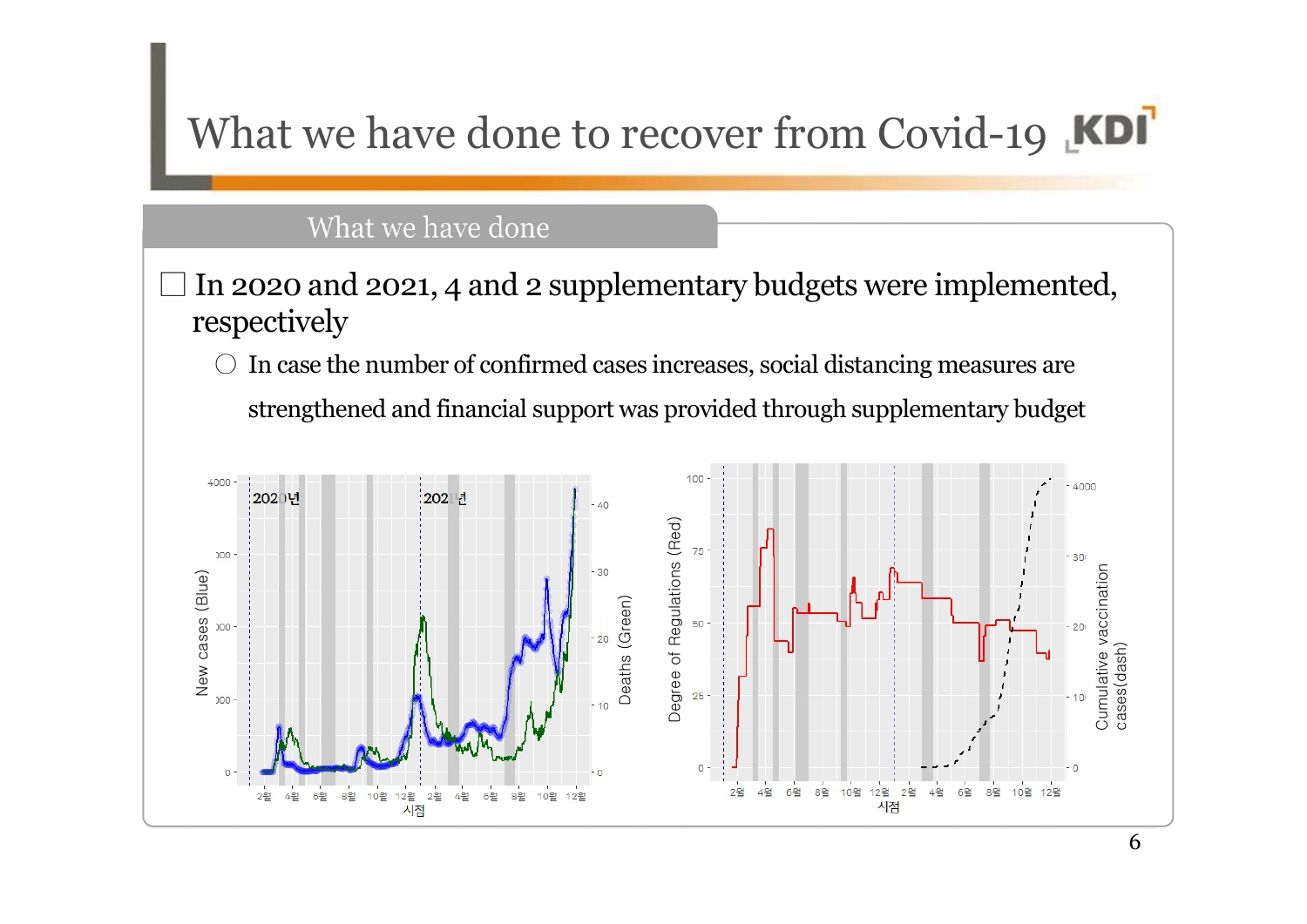# What we have done to recover from Covid-19 KDI

In 2020 and 2021, 4 and 2 supplementary budgets were implemented, respectively  $(2020.04.)$  Universal cash transfer for all citizens What we have done to recover from Covid-19 **KI**<br>
What we have done<br> **EXECUTE:**<br>
Notat we have done<br> **EXECUTE:**<br>  $\bigcirc$  (2020.04.) Universal cash transfer for all citizens<br>  $\bigcirc$  (2020.06. - ) Targeted cash transfers for sp employed, and small business owners 2020 and 2021, 4 and 2 supplementary budgets were implemented,<br>
2020 and 2021, 4 and 2 supplementary budgets were implemented,<br>
2020.04.) Universal cash transfers for special employment type workers, the self-<br>
employed,

- $(2021, 10.)$  Semi-Universal cash transfer : cash transfer to all citizens except the top  $10\%$
- (2021.07.) Enactment of "Act on Protection and Support of Small Businesses" (enforced in 2021.10.)
	- the number of days to implement quarantine measures, and the correction rate (80%)
- In addition to the above support measures, various local government-level universal and targeted cash transfer, extension of unemployment benefit and EITC, and financial support such as loans and interest supports are also provided.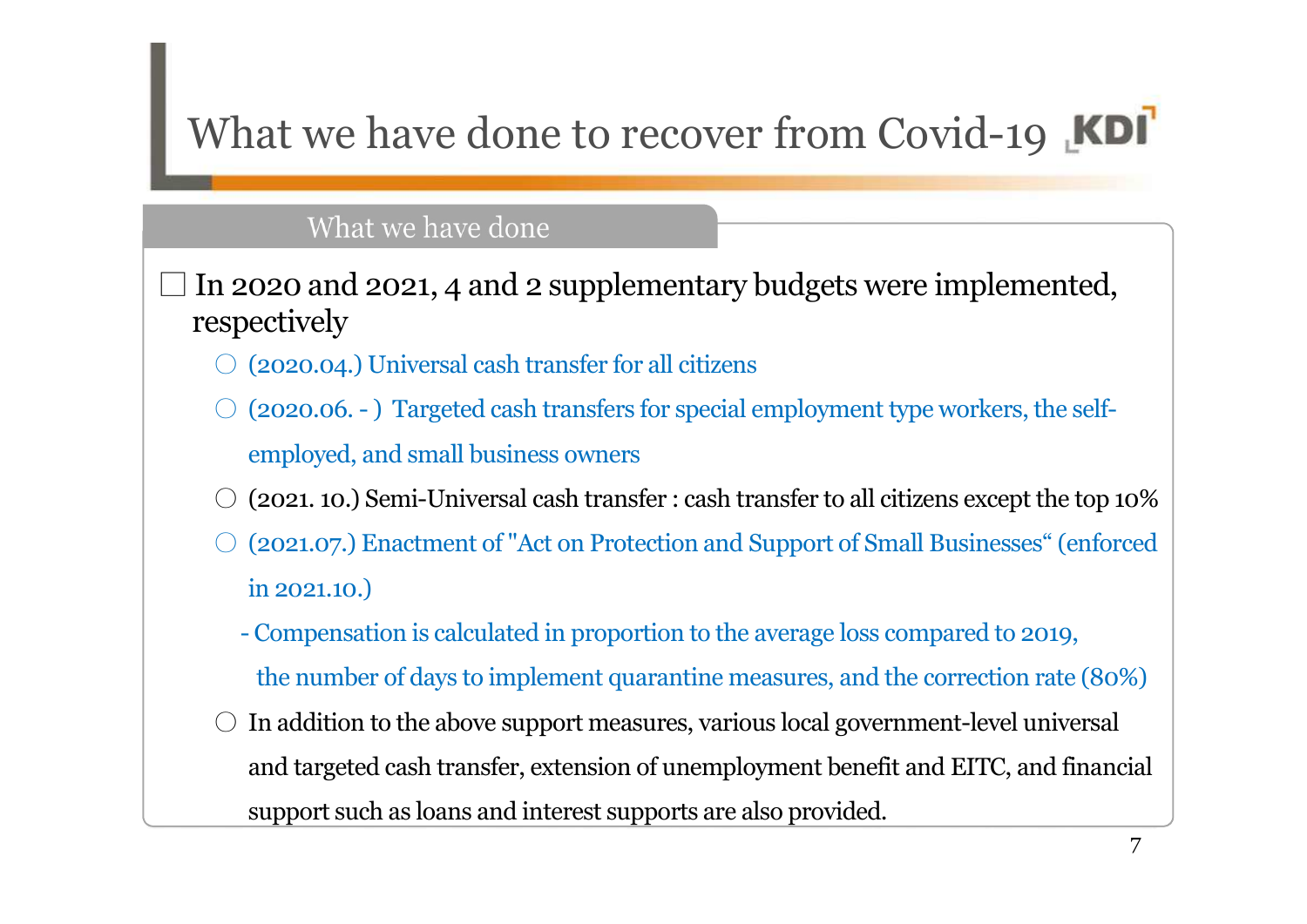

8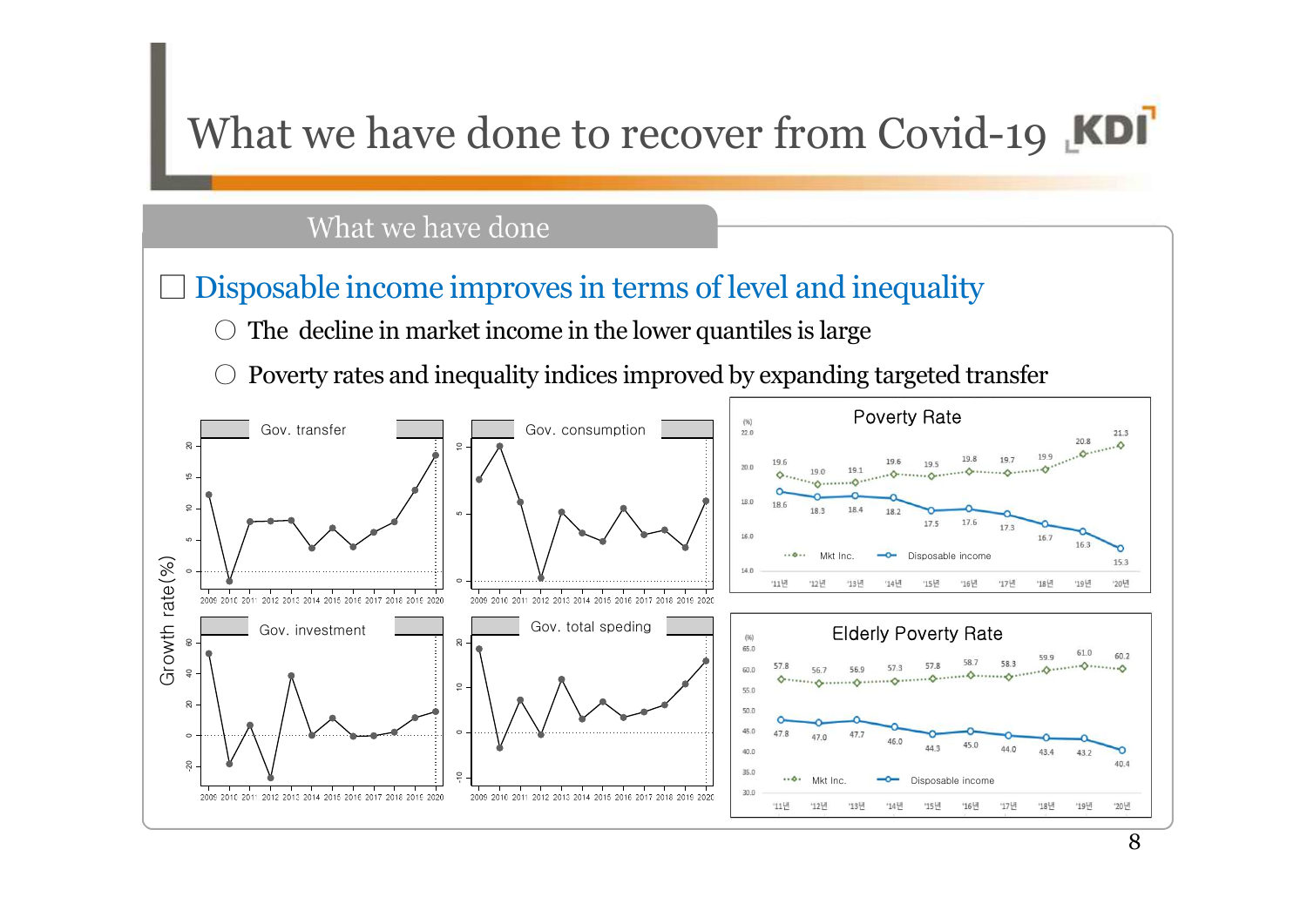# What we are doing to recover from Covid-19 KDI

### What we are doing

- Maintaining support for the underprivileged to respond to the unequal recovery from Covid-19  $\circ$  Reorganization of small business loss compensation rules : excluding correction rate and rationalizing loss calculation method maintaining financial support for small business owners, especially those in face-to-face service sector Review of reorganization of unemployment support policies Increasing the employment insurance subscription rate (49% not subscribed) Shortening the payment interval and expanding amount of EITC
	- Enhancing (non-contributing) public assistance for unemployment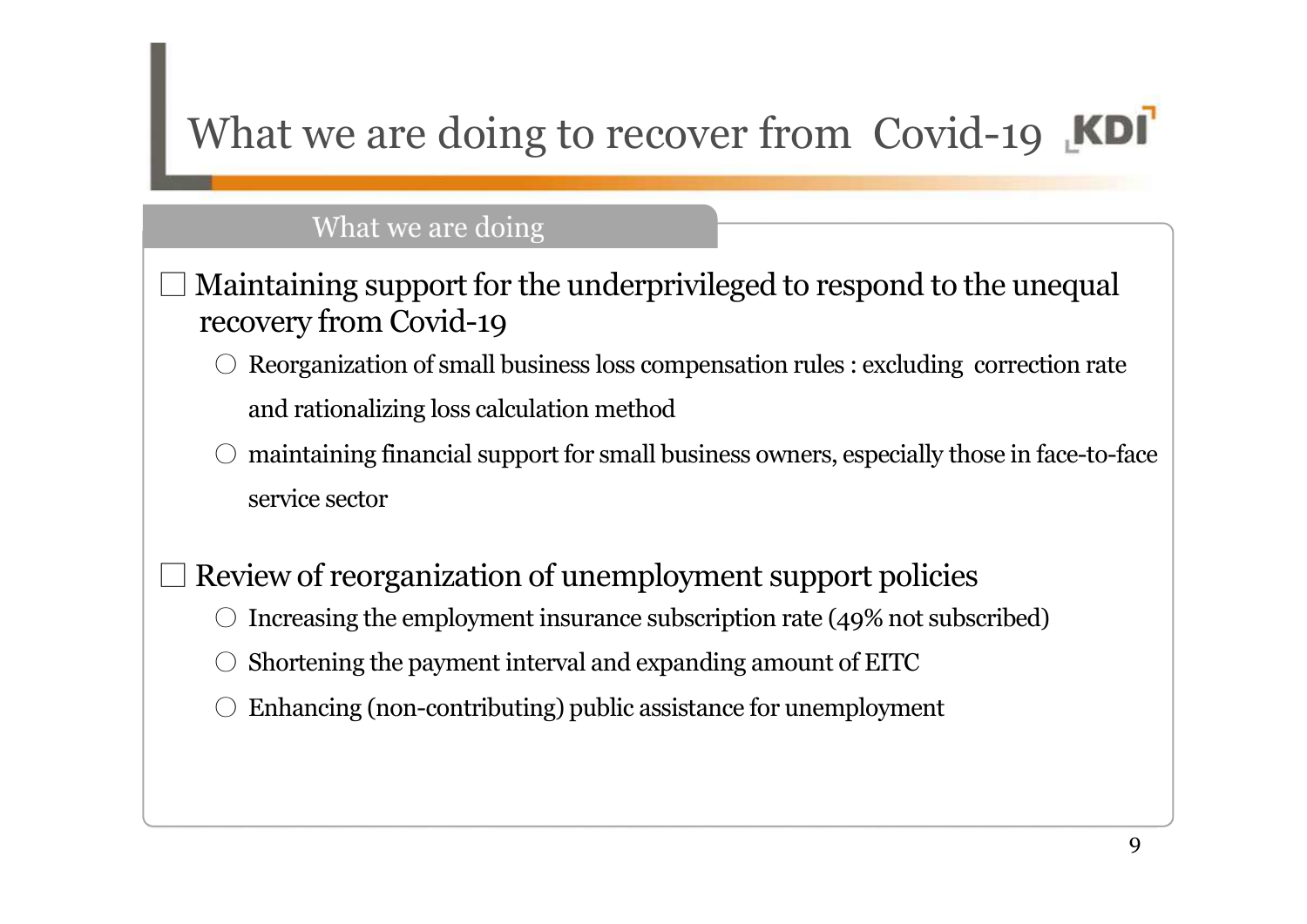# What we are doing to recover from Covid-19 **KDI**

### What we are doing

Review of expansion of cash support to respond to demographic changes

Review of the introduction of parental allowance

Review of increase in wages for compulsory military service youth

Review of increase in (non-contributing) basic pension benefit amount

## □ Progressive fiscal consolidation

- Reinforce expenditure restructuring
- Review of the introduction of fiscal rules
- Reorganization of roles and resources of central and local governments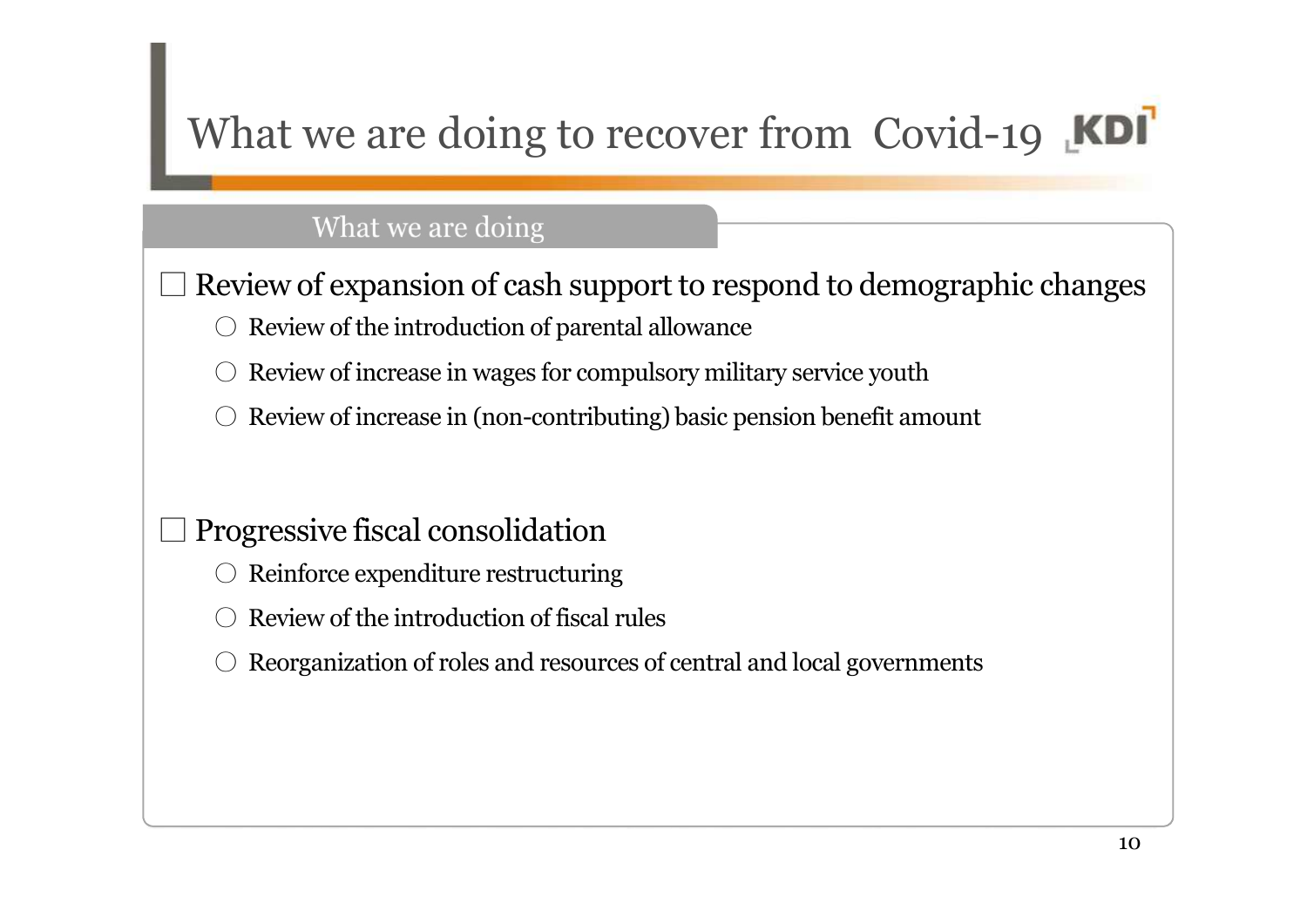# What to do after recovery



- Comprehensive structural reforms in response to demographic changes are required.
	- $\bigcirc$  With the current fiscal structure, it is difficult to achieve sustainable fiscal management and provide sufficient welfare services
- **EXDI**<br>
From Fig. 2.1 For Fig. 2.1 For Fig. 2.1 Comprehensive structural reforms in response to demographic changes<br>
are required.<br>  $\odot$  With the current fiscal structure, it is difficult to achieve sustainable fiscal m long-term changes in circumstances
	- Adjustment of target and service type for elderly welfare services reflecting health status
	- Education policy adjustment reflecting changes in industrial structure, technology, and demographic structure
	- Maintaining defense service in response to the reduction in the number of youths for compulsory military service
	- Creating an environment for pension reform through adjustment of roles in the multilayered pension system and integration of public pensions (NPS, GEPS, TPS, MPS)